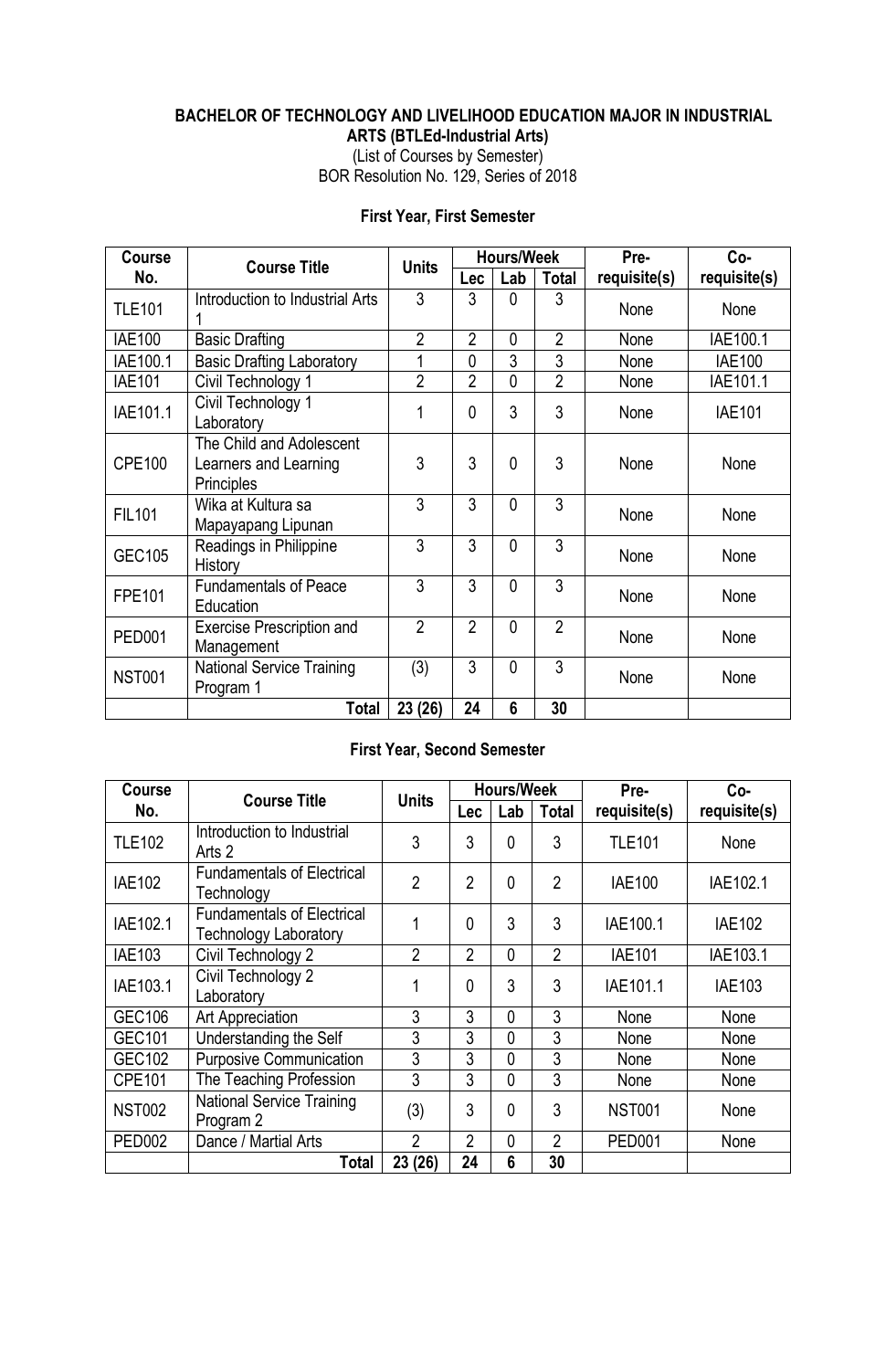## **Second Year, First Semester**

| <b>Course</b> |                                                                                                                                  |                |                | <b>Hours/Week</b> |                | Pre-          | $Co-$         |
|---------------|----------------------------------------------------------------------------------------------------------------------------------|----------------|----------------|-------------------|----------------|---------------|---------------|
| No.           | <b>Course Title</b>                                                                                                              | <b>Units</b>   | Lec            | Lab               | <b>Total</b>   | requisite(s)  | requisite(s)  |
| <b>TLE103</b> | Home Economics Literacy                                                                                                          | 3              | $\overline{3}$ | 0                 | 3              | None          | None          |
| <b>IAE104</b> | <b>Applied Electrical Technology</b>                                                                                             | $\overline{2}$ | $\overline{2}$ | $\overline{0}$    | $\overline{2}$ | <b>IAE102</b> | IAE104.1      |
| IAE104.1      | <b>Applied Electrical Technology</b><br>Laboratory                                                                               | 1              | $\mathbf{0}$   | 3                 | 3              | IAE102.1      | <b>IAE104</b> |
| <b>IAE105</b> | <b>Fundamentals of Automotive</b><br>Technology                                                                                  | $\overline{2}$ | $\overline{2}$ | 0                 | $\overline{2}$ | <b>IAE102</b> | IAE105.1      |
| IAE105.1      | <b>Fundamentals of Automotive</b><br><b>Technology Laboratory</b>                                                                | 1              | $\mathbf{0}$   | 3                 | 3              | IAE102.1      | <b>IAE105</b> |
| <b>IAE106</b> | <b>Fundamentals of Electronics</b><br>Technology                                                                                 | $\overline{2}$ | $\overline{2}$ | $\overline{0}$    | $\overline{2}$ | <b>IAE102</b> | IAE106.1      |
| IAE106.1      | <b>Fundamentals of Electronics</b><br><b>Technology Laboratory</b>                                                               | 1              | $\mathbf{0}$   | 3                 | 3              | IAE102.1      | <b>IAE106</b> |
| <b>FIL102</b> | Ekokritisismo at Pagpapahalaga<br>sa Kalikasan                                                                                   | 3              | 3              | 0                 | 3              | None          | None          |
| <b>CPE105</b> | Assessment in Learning 1                                                                                                         | $\overline{3}$ | $\overline{3}$ | 0                 | 3              | <b>CPE100</b> | None          |
| <b>TVE100</b> | The Teacher and the Community,<br>School Culture and<br>Organizational Leadership with<br>focus on the Philippine TVET<br>System | 3              | 3              | 0                 | 3              | <b>CPE101</b> | None          |
| PED003        | Individual/Dual/Sports/<br><b>Traditional/Recreational Games</b>                                                                 | $\overline{2}$ | $\overline{2}$ | $\Omega$          | $\overline{2}$ | <b>PED001</b> | None          |
|               | Total                                                                                                                            | 23             | 20             | 9                 | 29             |               |               |

## **Second Year, Second Semester**

| Course        | <b>Course Title</b>                                                                                                                | <b>Units</b>   |                | <b>Hours/Week</b> |                | Pre-          | $Co-$         |
|---------------|------------------------------------------------------------------------------------------------------------------------------------|----------------|----------------|-------------------|----------------|---------------|---------------|
| No.           |                                                                                                                                    |                | Lec            | Lab               | <b>Total</b>   | requisite(s)  | requisite(s)  |
| <b>TLE104</b> | <b>Family and Consumer Life Skills</b>                                                                                             | 3              | 3              | $\mathbf{0}$      | 3              | None          | None          |
| <b>IAE107</b> | Domestic Refrigeration and Air-<br>Conditioning                                                                                    | $\overline{2}$ | $\overline{2}$ | $\mathbf{0}$      | $\overline{2}$ | <b>IAE102</b> | IAE107.1      |
| IAE107.1      | Domestic Refrigeration and Air-<br><b>Conditioning Laboratory</b>                                                                  | 1              | 0              | 3                 | 3              | IAE102.1      | <b>IAE107</b> |
| <b>IAE108</b> | <b>Digital Electronics Technology</b>                                                                                              | $\overline{2}$ | $\overline{2}$ | $\Omega$          | $\overline{2}$ | <b>IAE106</b> | IAE108.1      |
| IAE108.1      | <b>Digital Electronics Technology</b><br>Laboratory                                                                                | 1              | 0              | 3                 | 3              | IAE106.1      | <b>IAE108</b> |
| <b>IAE109</b> | <b>Graphic Arts</b>                                                                                                                | $\overline{2}$ | $\overline{2}$ | $\mathbf{0}$      | $\overline{2}$ | None          | IAE109.1      |
| IAE109.1      | <b>Graphic Arts Laboratory</b>                                                                                                     | 1              | $\Omega$       | $\overline{3}$    | $\overline{3}$ | None          | <b>IAE109</b> |
| <b>GEC107</b> | <b>Ethics</b>                                                                                                                      | 3              | 3              | $\mathbf{0}$      | 3              | None          | None          |
| CPE103        | Special<br>Foundation<br>of<br>and<br><b>Inclusive Education</b>                                                                   | 3              | 3              | $\mathbf{0}$      | 3              | <b>CPE100</b> | None          |
| <b>TVE101</b> | Facilitating<br>Learner-Centered<br>Teaching: The Learner-Centered<br>Approaches with Emphasis on<br><b>Trainers Methodology 1</b> | 3              | 3              | $\mathbf{0}$      | 3              | <b>TVE100</b> | None          |
| <b>TVE103</b> | Assessment in Learning 2 with<br>focus on Trainers Methodology 1<br>and 2                                                          | 3              | 3              | $\mathbf{0}$      | 3              | <b>CPE105</b> | None          |
| <b>PED004</b> | <b>Team Sports</b>                                                                                                                 | $\overline{2}$ | $\overline{2}$ | $\mathbf{0}$      | $\overline{2}$ | <b>PED001</b> | None          |
|               | <b>Total</b>                                                                                                                       | 26             | 23             | 9                 | 32             |               |               |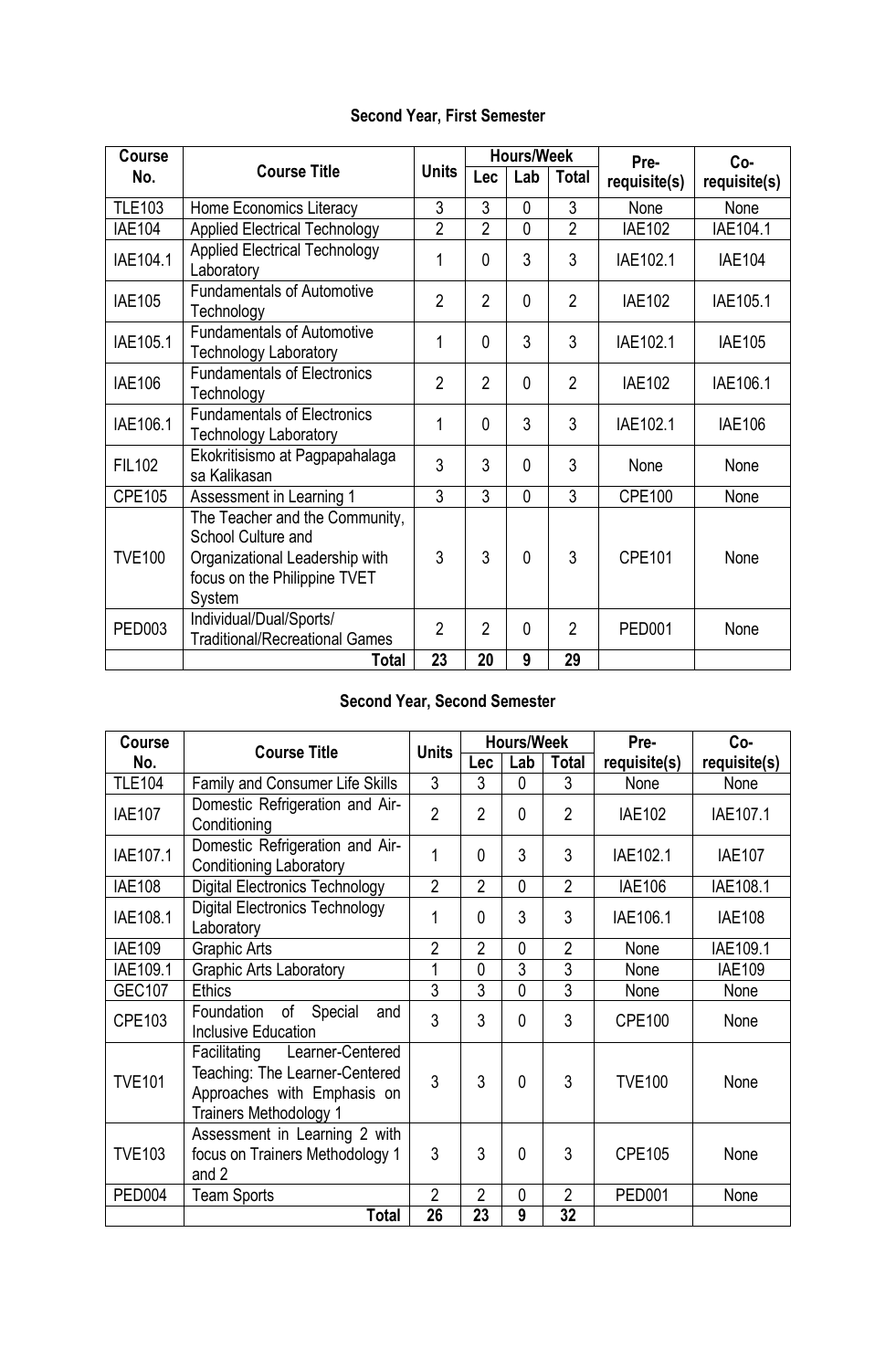#### **Third Year, First Semester**

| Course          | <b>Course Title</b>                                                          | <b>Units</b>   |                | <b>Hours/Week</b> |                | Pre-          | Co-           |
|-----------------|------------------------------------------------------------------------------|----------------|----------------|-------------------|----------------|---------------|---------------|
| No.             |                                                                              |                | Lec            | Lab               | Total          | requisite(s)  | requisite(s)  |
| <b>TLE105</b>   | Introduction to ICT 1                                                        | $\overline{2}$ | $\overline{2}$ | $\mathbf{0}$      | $\overline{2}$ | None          | TLE105.1      |
| TLE105.1        | Introduction to ICT 1<br>Laboratory                                          | 1              | 0              | 3                 | 3              | None          | <b>TLE105</b> |
| <b>TLE106</b>   | Agri-Fishery Arts 1                                                          | $\overline{2}$ | $\overline{2}$ | 0                 | $\overline{2}$ | None          | TLE106.1      |
| <b>TLE106.1</b> | Agri-Fishery Arts 1 Laboratory                                               | 1              | $\overline{0}$ | 3                 | 3              | None          | <b>TLE106</b> |
| <b>IAE110</b>   | <b>Metalworks</b>                                                            | $\overline{2}$ | $\overline{2}$ | $\overline{0}$    | $\overline{2}$ | <b>IAE100</b> | IAE110.1      |
| IAE110.1        | <b>Metalworks Laboratory</b>                                                 | 1              | $\overline{0}$ | $\overline{3}$    | $\overline{3}$ | IAE100.1      | <b>IAE110</b> |
| <b>IAE111</b>   | <b>Applied Automotive</b><br>Technology                                      | $\overline{2}$ | $\overline{2}$ | 0                 | $\overline{2}$ | <b>IAE105</b> | IAE111.1      |
| IAE111.1        | <b>Applied Automotive</b><br><b>Technology Laboratory</b>                    | 1              | $\mathbf{0}$   | 3                 | 3              | IAE105.1      | <b>IAE111</b> |
| <b>GEC104</b>   | Mathematics in the Modern<br>World                                           | 3              | 3              | $\mathbf{0}$      | 3              | None          | None          |
| <b>CPE107</b>   | Technology for Teaching and<br>Learning 1                                    | $\overline{2}$ | $\overline{2}$ | $\mathbf{0}$      | $\overline{2}$ | <b>CPE100</b> | CPE107.1      |
| CPE107.1        | Technology for Teaching and<br>Learning 1 Laboratory                         | 1              | $\Omega$       | 3                 | 3              | <b>CPE100</b> | <b>CPE107</b> |
| <b>HIS003</b>   | History of Filipino Muslims and<br>Indigenous Peoples of<br><b>MINSUPALA</b> | 3              | 3              | $\Omega$          | 3              | None          | None          |
| <b>CPE198</b>   | <b>Research Methods</b>                                                      | 3              | 3              | $\Omega$          | 3              | <b>TVE103</b> | None          |
|                 | Total                                                                        | 24             | 19             | 15                | 34             |               |               |

# **Third Year, Second Semester**

| Course          | <b>Course Title</b>                                                                                                              | <b>Units</b>   |                | <b>Hours/Week</b> |                | Pre-          | $Co-$         |
|-----------------|----------------------------------------------------------------------------------------------------------------------------------|----------------|----------------|-------------------|----------------|---------------|---------------|
| No.             |                                                                                                                                  |                | Lec            | Lab               | <b>Total</b>   | requisite(s)  | requisite(s)  |
| <b>TLE107</b>   | Introduction to ICT2                                                                                                             | $\overline{2}$ | $\overline{2}$ | $\mathbf{0}$      | $\overline{2}$ | <b>TLE105</b> | TLE107.1      |
| TLE107.1        | Introduction to ICT2 Laboratory                                                                                                  | 1              | 0              | 3                 | $\overline{3}$ | TLE105.1      | <b>TLE107</b> |
| <b>TLE108</b>   | Agri-Fishery Arts 2                                                                                                              | $\overline{2}$ | $\overline{2}$ | $\overline{0}$    | $\overline{2}$ | <b>TLE106</b> | TLE108.1      |
| <b>TLE108.1</b> | Agri-Fishery Arts 2 Laboratory                                                                                                   | 1              | $\overline{0}$ | $\overline{3}$    | $\overline{3}$ | TLE106.1      | <b>TLE108</b> |
| <b>TLE109</b>   | Technology for Teaching and<br>Learning 2                                                                                        | $\overline{2}$ | $\overline{2}$ | $\mathbf{0}$      | $\overline{2}$ | <b>CPE107</b> | TLE109.1      |
| TLE109.1        | Technology for Teaching and<br>Learning 2 Laboratory                                                                             | 1              | 0              | 3                 | 3              | CPE107.1      | <b>TLE109</b> |
| <b>IAE112</b>   | Commercial Refrigeration and<br>Air-Conditioning                                                                                 | $\overline{2}$ | $\overline{2}$ | $\mathbf{0}$      | $\overline{2}$ | <b>IAE107</b> | IAE112.1      |
| IAE112.1        | <b>Commercial Refrigeration and</b><br>Air-Conditioning Laboratory                                                               | 1              | 0              | 3                 | 3              | IAE107.1      | <b>IAE112</b> |
| <b>TTE100.1</b> | Seminar on Occupational<br><b>Health and Safety Laboratory</b>                                                                   | $\overline{2}$ | $\mathbf{0}$   | 6                 | 6              | <b>IAE111</b> | None          |
| <b>TVE104</b>   | Curriculum Development and<br>Evaluation with Emphasis on<br><b>Trainers Methodology 2</b>                                       | 3              | 3              | $\mathbf{0}$      | 3              | <b>TVE100</b> | None          |
| <b>TVE105</b>   | <b>Building and Enhancing New</b><br>Literacies Across the<br>Curriculum with Emphasis on<br>the 21 <sup>st</sup> Century Skills | 3              | 3              | $\mathbf{0}$      | 3              | <b>TVE100</b> | None          |
| <b>TTE199</b>   | Undergraduate Thesis                                                                                                             | 3              | 3              | $\mathbf{0}$      | 3              | <b>CPE198</b> | None          |
|                 | <b>Total</b>                                                                                                                     | 23             | 17             | 18                | 35             |               |               |